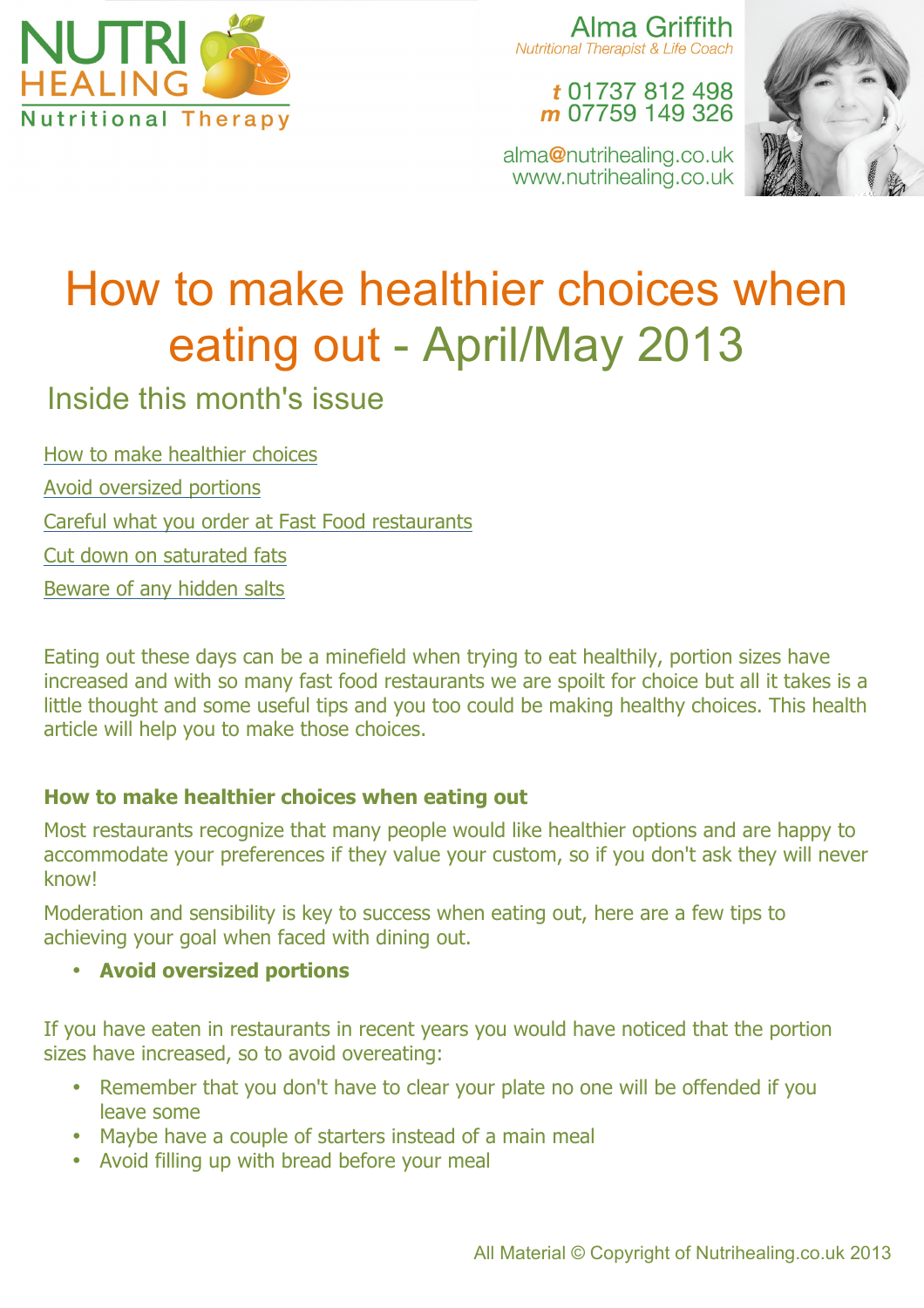- Share a meal with your companion
- Avoid 3 courses, settle for less
- Stop when you are full

### 2. **Careful what you order at a Fast-Food restaurant**

Sometimes it is difficult to avoid Fast-food restaurants and they can be difficult when choosing healthy options, but if you're careful, you can occasionally enjoy a fast-food meal while sticking to a fairly healthy diet

Keep these tips in mind when you're ordering on the run:

- o Take time to read the nutrition information so that you can make healthier selections.
- o Seek out the healthier options that many fast-food restaurants have, such as grilled chicken, whole-wheat bread, low-fat milk and yogurt.
- o Don't order extra-large portions. If you can bear to, order a children's size meal, or at least a regular size.
- o Be aware that salads aren't necessarily as healthy as they may sound if covered with dressings, so choose a healthy option such as olive oil.
- o Choose items that are grilled, broiled or steamed. Avoid those that are fried or battered.
- o For drinks, stick to water, fizzy water, reduced-fat milk, decaffeinated tea or coffee.
- o Only have one glass of wine and avoid having that extra one.
- o Go easy on condiments such as dressing, ketchup, cheese sauce, mayonnaise and others that are high in salt and fat.

# 3. **Cut down on saturated fats (animal fats)**

You can still enjoy your food while cutting down on saturated fats

Select foods prepared with healthier cooking techniques - steaming, grilling, broiling, baking, roasting, poaching or stir-fry

Trim off any visible fat from meat or poultry and keep portion size small

Skip rolls or bread so that you avoid having any butter

Ask that your food be prepared with olive oil, rather than butter or fat.

### 4. **Be aware of any hidden salt**

As salt often enhances flavor it is often used a lot in restaurants but you can still take steps to control salt when dining out: